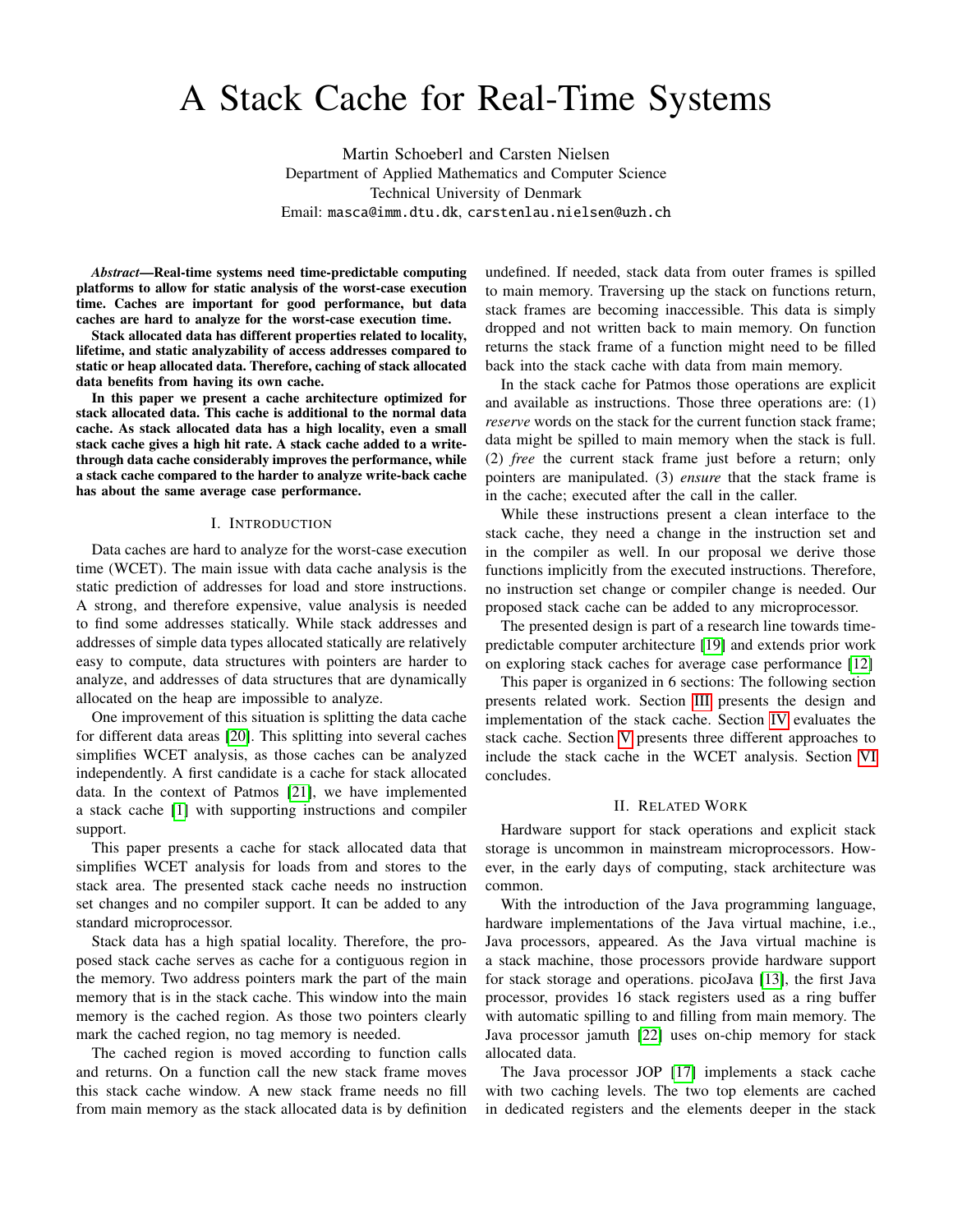are cached in on-chip memory. This architecture allows for a simple 3-stage pipeline for the stack operations and needs only an on-chip memory with one read and one write port. The result is more efficient, in both area and speed, than approaches caching only in a small register file [\[4\]](#page-7-8) and approaches using only three-port on-chip memory for caching [\[7\]](#page-7-9).

Stack caching has been explored using several approaches. Most of these use novel microarchitectures for stack caching, and some pair a new microarchitecture with static compiler optimizations to increase effectiveness.

Lu, Bai, and Shrivastava implemented scratchpad memory (SPM) stack caching for software managed multicore (SMM) architectures [\[11\]](#page-7-10). SMMs are multicore architectures where each core has an SPM, but no conventional cache, meaning all caching must be managed by software. Lu et al. focused on caching stack data and developed a scheme where stack frames, the size of the SPM, are swapped in and out of the SPM so that loads and stores always hit. To avoid thrashing that can occur when stack accesses are made to addresses on both sides of an SPM frame boundary, they developed a compiler heuristic named Smart Stack Data Management, which carefully chooses the locations of loads and stores to the SPM in order to minimize thrashing and SPM manager overhead. They compared SSDM with circular stack management, which keeps the top few stack frames in SPM, rotating bottom frames out to main memory when new frames are pushed and loading them back when the upper frames are popped. SSDM showed speedups between 15% and 1% compared to circular stack management. A similar approach, optimized for recursive functions, has also been explored [\[3\]](#page-7-11).

Kannan, Shrivastava, Pabalkar, and Lee considered an SPM stack cache manager swapping stack frames the size of function frames instead of the entire size of the SPM [\[9\]](#page-7-12). This approach is more fine-grained than the one of Lu et al. but requires more management overhead since the SPM must be managed on every function call. Kannan et al. developed a static compile scheme for reserving space in the SPM based on the estimated call tree, maximizing the amount of space reserved at a time. They obtained significant speedup of over 40% using SPM caches of a size larger than the maximum stack frame created during benchmark execution, compared to a core with only a 1 KB normal cache. However, the SPM cache does not work for programs that create stack frames larger than the SPM.

Park, Park, and Ha explored caching stack data in an SPM acting as a cache that slides up and down in memory, following the stack pointer [\[15\]](#page-7-13). This is done dynamically without need for compiler support, using MMU faults to detect when the SPM must allocate space for new data or retrieve data from DRAM. Park et al. compared this form of stack caching with a standard cache architecture, configured to only cache stack data, and showed that the SPM stack cache was both faster and more energy efficient.

Lee, Smelyanskiy, Newburn, and Tyson developed the Stack Value File (SVF) microarchitecture [\[10\]](#page-7-14). The SVF is a circular buffer to which all memory accesses offset from the stack pointer are diverted. Since the stack is a contiguous data structure in memory the SVF is more area efficient than a comparable cache, as it only requires one tag line for every page it contains. It also reduces the memory traffic since unnecessary loads and stores of invalid data on stack allocation and dirty replacements can be avoided. The SVF microarchitecture requires no compiler support and produces large speedups compared to a baseline architecture with only a data cache, mostly because accesses are faster.

Olson, Eckert, Manne, and Hill examined the energy efficiency of using implicit and explicit stack caches [\[14\]](#page-7-15). An implicit stack cache constrains stack data items to be stored in only part of the available L1 data cache by limiting the available ways of associativity. While an explicit stack cache is a separate cache that handles only stack data accesses. Olson et al. identified that the separate stack cache need not be large compared to the L1 data cache and showed a reduction in dynamic cache energy consumption of 36% using explicit stack caching without negatively affecting performance. They also discussed making the explicit stack cache virtually addressed, removing 40% of address translations, which they found to be the average amount of memory accesses directed to the stack.

For real-time systems, it has been proposed to split the data cache [\[18\]](#page-7-16). The argument is that cache hits for heap allocated data is unpredictable, but that cache hits and misses for stack allocated data is relative easy to predict. Therefore, a split of the data cache into several caches (e.g., for stack, static, and heap allocated data) simplifies the worst-case execution time analysis.

In the real-time domain, Abbaspour, Brandner, and Schoeberl [\[1\]](#page-7-2) implemented a stack cache for the Patmos processor [\[21\]](#page-7-1) that requires compiler support. Their scheme uses three additional hardware instructions: reserve, free, and ensure. The compiler emits those instructions to make sure that the stack frame belonging to a function is in the cache. Therefore, cache misses can only happen at those stack cache manipulation instructions. All other loads and stores in the stack area are guaranteed hits. This allows entire stack frames to be kept in the stack cache to ensure time-predictable access times.

Abbaspour et al. showed that this scheme provides a large execution speedup of many benchmarks, even for small cache sizes (256 bytes). They also identified that the cached stack frames do not need to be held consistent with external memory, since data below the stack pointer is by definition invalid and therefore has no need of being written back to main memory. Tracking the stack allocated data within worst-case execution time analysis is simplified when the data cache is split [\[8\]](#page-7-17). An improvement of the stack cache with a lazy spilling pointer has been presented in [\[2\]](#page-7-18). There, an additional pointer tracks whether some stack allocated data is still coherent with the main memory and does not need to be spilled when space is needed in the stack cache.

Our proposed stack cache is similar to the stack cache in Patmos, as it also uses two pointers to indicate the cache content. In contrast, our proposed stack cache does not need any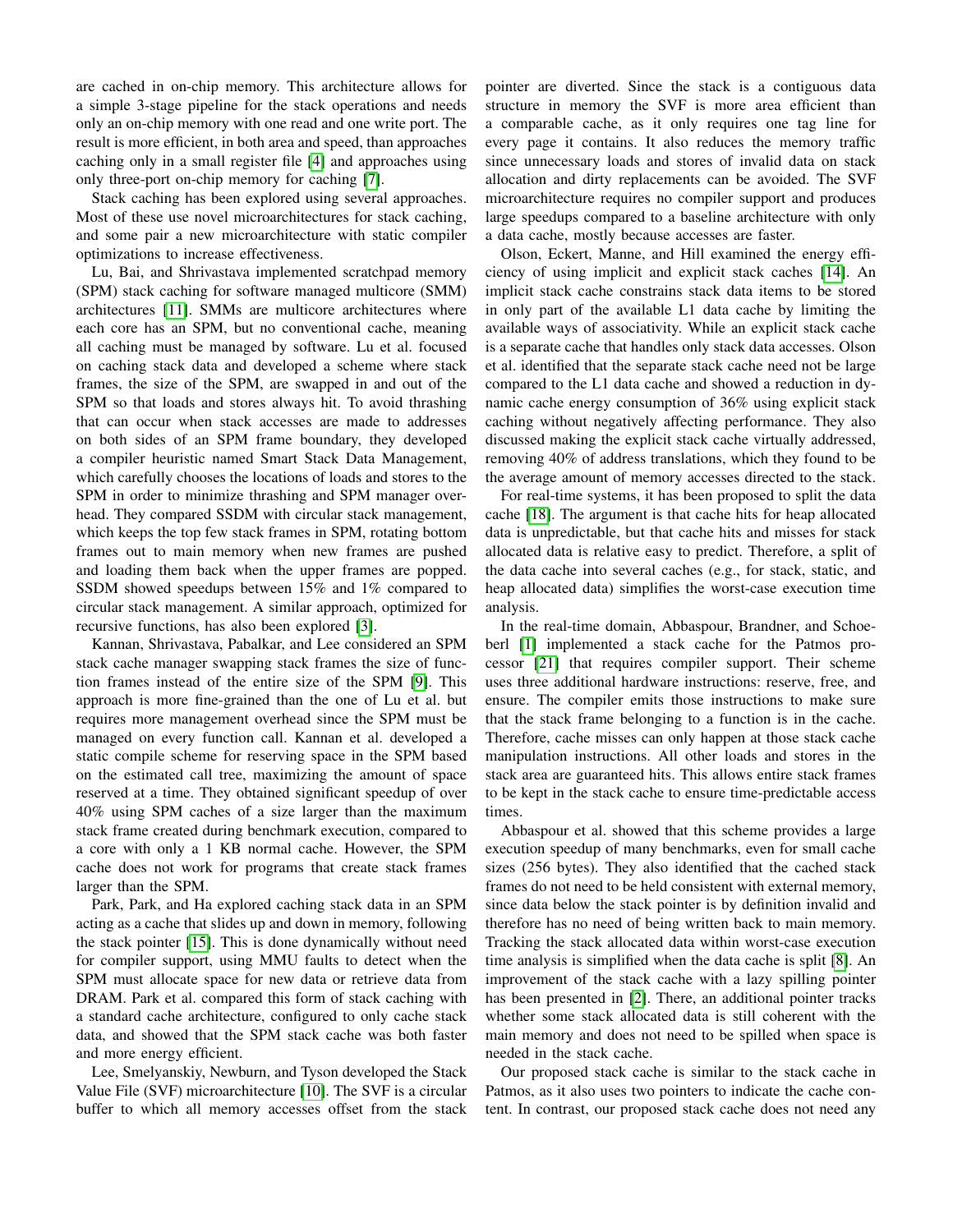special instructions and no compiler support. As optimization we use a dirty bit per cache line instead of a single lazy spilling pointer and it is therefore more fine-grained in detecting nondirty cache entries that need no spilling to main memory.

### III. THE STACK CACHE

<span id="page-2-0"></span>Common programming languages use a stack-oriented structure to support function calls. This area is used for: (1) function arguments, (2) storing the return address, (3) providing storage for function local variables, $(4)$  locations for register saving, and (5) space for statically and dynamically allocated data structures. Some processors, e.g., x86, have explicit stack pointers and push and pop instructions to manipulate data on the stack. RISC style processors dedicate one general-purpose register by convention as the stack pointer and a second register as the frame pointer to allow dynamic data allocation on the stack. Stack allocated data can then be accessed with displacement addressing relative to the stack pointer or the frame pointer.

For historical reasons, the stack grows downwards and the top of the stack has the lowest address within the stack area. We keep this notion for the discussion in the paper.

#### *A. Design*

Stack allocated data is different from non-stack allocated data in two important ways. Firstly, it is always accessed in a relatively small region; the current stack frame. The size of the stack frame is determined as the memory region between the stack and frame pointers. If a frame pointer is not used, the size must be determined at compile time. Secondly, any data below the stack pointer in memory is by definition invalid, as it is not connected to any function in the call tree. Furthermore, data on the stack is initially undefined. This implies that we do not need to fill a cache line from memory when pushing data onto the stack. The individual words in the stack cache become valid when the program stores values, such as the return address and register spill slots, into the stack. Likewise, we do not need to write back a cache line when the data it contains has been popped from the stack. This data is by definition invalid.

The cache system of the processor is configured with the address range that is defined for the stack. All loads and stores to this address range are routed to the stack cache instead of the data cache.

As access to the stack allocated data is performed in a small, contiguous space in the memory at intervals in time, we can optimize the stack cache by using two pointers instead of tag memories to indicate the stack content. We use two pointers: (1) the stack cache top (*scTop*) pointer and the stack cache bottom (*scBot*) pointer. The two pointers define a window into the main memory that is currently cached in the stack cache. This window is a sliding window that changes when the program goes down and up in the call tree.

<span id="page-2-1"></span><sup>1</sup>With optimizing compilers, often used variables (and arguments) are allocated in registers and stack slots are used for register spills.

```
def access(addr)
if (addr >= scTop && addr <= scBot)
   // a hit, nothing to do
 else if (addr < scTop)
   // Miss on a new cache frame
   // Maybe needs some spilling
  nspill = addr - scBot - SIZE + 1for i in range nspill
    M[scBot] = S[scBot % SIZE]
    scBot -z 1
   // Now fill the stack cache
  nfill = scTop - addr
   for i in range nfill
    scTop -= 1
    S[scTop % SIZE] = M[scTop]
 else if (addr > scBot)
   // Fill back a stack frame after a
   // return after spilling the words
   // that will be overwritten .
  nfill = addr - scBot
   for i in range nfill
    M[scTop] = S[scTop % SIZE]
     scBot += 1scTop += 1S[scBot % SIZE] = M[scBot]
 end if
```
<span id="page-2-2"></span>Fig. 1. Stack cache handling when accessing data at address addr.

Access to a data item not yet in the cache leads to a cache miss, a change in one or both of the two pointers, a possible cache spill, and a cache fill. When a function is called and access to function local data leads to a miss, the *scTop* pointer is moved downwards till the address of the missed data item and all cache lines up to that one are loaded into the stack cache. When this loading of a cache line exceeds the size of the stack cache, the *scBot* pointer is moved as well and cache lines are spilled to the memory accordingly.

On a miss after a return, the *scBot* pointer is moved up to the address of the missing cache line and the cache is filled up to that line. If this filling would exceed the cache size, the *scTop* pointer is moved accordingly. For the non-optimized version the cache lines are spilled to main memory.

Figure [1](#page-2-2) shows the stack cache function in pseudo code. S is the stack memory, M the main memory, and SIZE the size of the stack cache. Any access (load or store) to the stack address range with address addr is checked for cache hit or miss in the stack cache.

The pseudo code shows the stack cache with byte addressing. However, in our implementation the granularity of pointer movement and spilling and filling is in full cache lines. The length of the cache line depends on the property of the main memory and is usually in the range of 16 to 32 bytes.

Furthermore, the pseudo code omits the two optimizations we explored: (1) avoiding filling in stack data from main memory when accessing a new stack frame after a call and (2) avoiding spilling unchanged data to main memory.

#### *B. Implementation*

We have implemented the stack cache with small state machines, representing the stack cache controller. As proces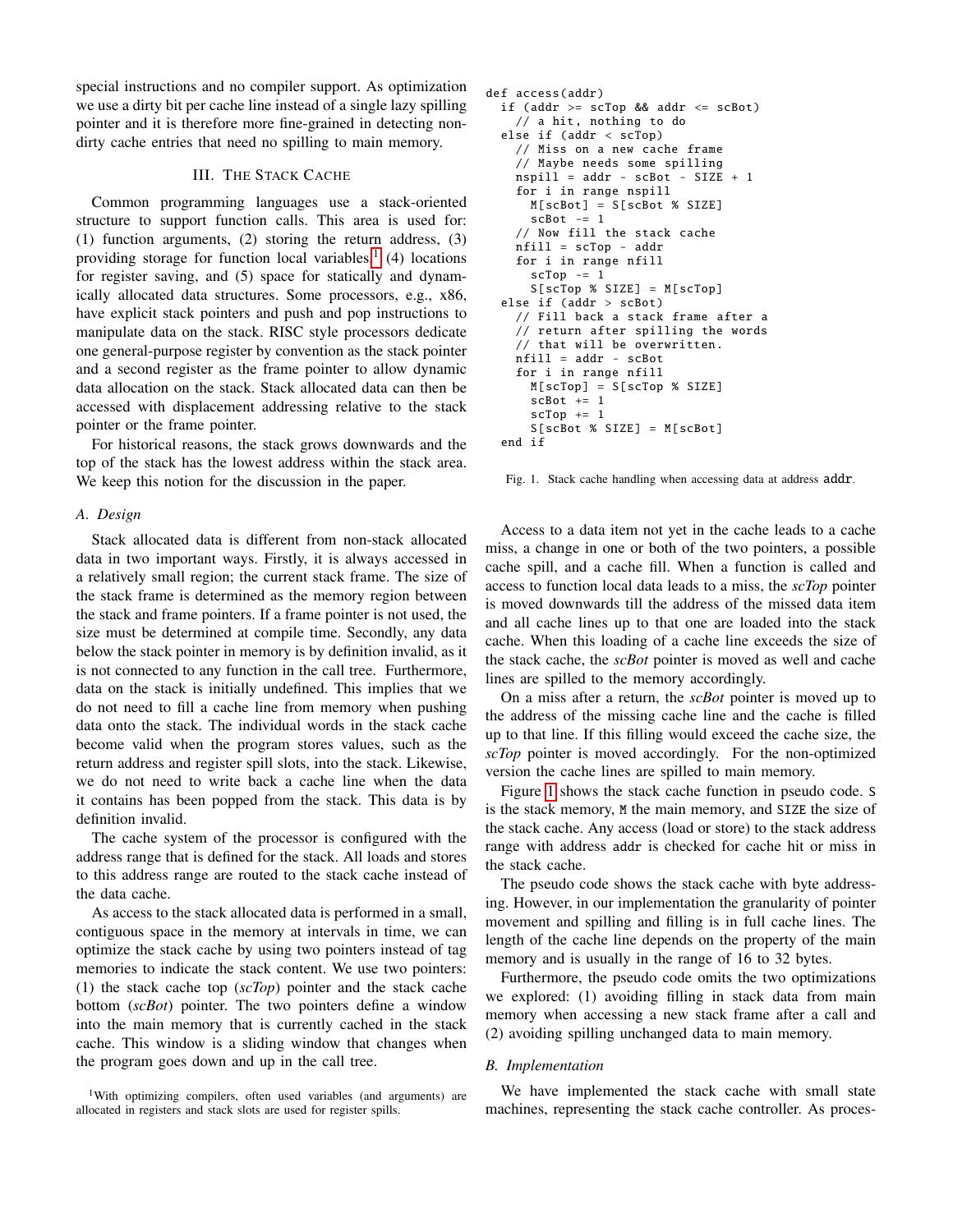sor for the implementation we use Patmos [\[21\]](#page-7-1), which also supports the stack cache with compiler support. Therefore, we can compare these different stack cache architectures.

When a stack access with an address smaller than the *scTop* pointer is detected, the stack cache controller will begin moving the *scTop* pointer, line by line, until it reaches the accessed address. No cache lines are filled during this process, but cache lines may be spilled to memory if the cache is full. The *scBot* pointer always points to the cache line that must be spilled when the cache is full, because this represents the bottom of the area of the stack currently cached.

When popping items off the stack, the pointers will not move until an access is made to an address that is larger than the *scBot* pointer. At this point the *scBot* pointer will move one cache line at a time, filling in stack data that has previously been spilled to memory. During this phase, it will not write back any cache lines to memory, as whatever data is overwritten in the cache is invalid. When moving either *scBot* or *scTop* would cause the difference between the pointers to become larger than the cache size, both pointers are incremented or decremented depending on what action is being performed.

Any access between the two pointers is a hit because the *scBot* and *scTop* pointers guarantee that a contiguous region in memory is held in the stack cache. A side effect of this is that no tag memory is needed, as the tag addresses can be inferred from the two pointers.

As an optimization we added dirty bits to the cache lines to avoid spilling clean cache lines to main memory. This is similar to the optimization presented in [\[2\]](#page-7-18), but works at a finer granularity.

A further optimization we explored is to not write back data when accessing items below the currently cached part on the stack. With this optimization, stack frames larger than the size of the stack cache must not exist. If an access was made to the top of the stack frame, followed by an access to the bottom, and then an access to the top again, the stack cache would not deliver the correct result as it has been thrown away.

# *C. Software Interface*

The stack cache is intended to work completely transparent to the program in execution and needs no change in the compiler, compared to the Patmos stack cache. However, the detection of stack accesses depends on the address of the load or store instruction. Therefore, the stack cache needs to be configured at program load time with the address range of the stack area. However, this is only a minor modification of the program loader and no change in the application program is needed. No other assumptions on the application code or how the compiler generates code are made for this design.

## IV. EVALUATION

<span id="page-3-0"></span>We have implemented the stack cache in the Patmos processor. Patmos is a RISC style processor intended as research platform for time-predictable computer architecture. Patmos already contains the original stack cache with instruction set and compiler support, making it the ideal platform to compare the different designs. The initial stack cache and the compiler support can be disabled. Stack allocated data can then be cached either in the data cache or in our proposed stack cache.

The original version of Patmos contains a write-through data cache, as the status of dirty flags is not tracked by current stateof-the-art WCET analysis tools. However, to enable another comparison we added a write-back data cache to Patmos.

Our main design goal is a time-predictable solution optimized for WCET analysis. However, this shall not result in a slow design in general. Therefore, in the following section we compare average-case performance measurements against a data cache, a variation of the stack cache, and against the Patmos stack cache. We sketch possible ways for WCET analysis in the following section and consider a WCET analysis based comparison as future work.

# *A. Evaluation Setup*

We perform all the evaluation in the hardware implementation of Patmos. This is in contrast to former stack cache papers, where all the evaluation has been performed in a software simulation. Evaluation in a software simulation is a valid first step, but the definite evaluation is best done in real hardware.

We evaluate the performance of the stack caches with benchmarks from the TACLeBench benchmark collection.<sup>[2](#page-3-1)</sup> In this paper we use the version 1.0 of the TACLeBench, which consists of a collection of 101 programs. All TACLeBench programs are completely self-contained without the need for external library or file IO. This feature makes this benchmark collection especially interesting for bare-bone embedded systems like our Patmos system. However, some benchmarks provide no results and no side effects. Therefore, our compiler at optimization level O2 will optimize most of the code away. The TACLeBench group is aware of this issue and will adapt the benchmarks for version 2.0.

As the benchmark suite contains currently 101 programs we need to perform a selection. We selected benchmarks that have a runtime higher than 10000 and less than 1000000 clock cycles. The first restriction is to avoid toy examples and programs optimized to merely a return statement. The second restriction is to make the benchmarking practical.

The data cache for non-stack allocated data is in most setups a 2 KB write-through cache. It is write-through as this is the proposed architecture for time-predictable processors [\[23\]](#page-7-19). As the benchmarks have a very small memory footprint, we select relatively small cache sizes. With larger caches all data will fit into the cache and we would not observe any cache misses. For measurements with larger caches we would need larger, more realistic, application benchmarks.

We use a Patmos configuration for the Altera DE2-70 FPGA board with 2 MB of main memory. This memory is a relative fast, 32-bit wide synchronous SRAM that is accessed in pipeline mode. A transfer of 4 32-bit words takes 7 cycles to complete. To this configuration we add a combination of

<span id="page-3-1"></span><sup>2</sup><https://github.com/tacle/tacle-bench>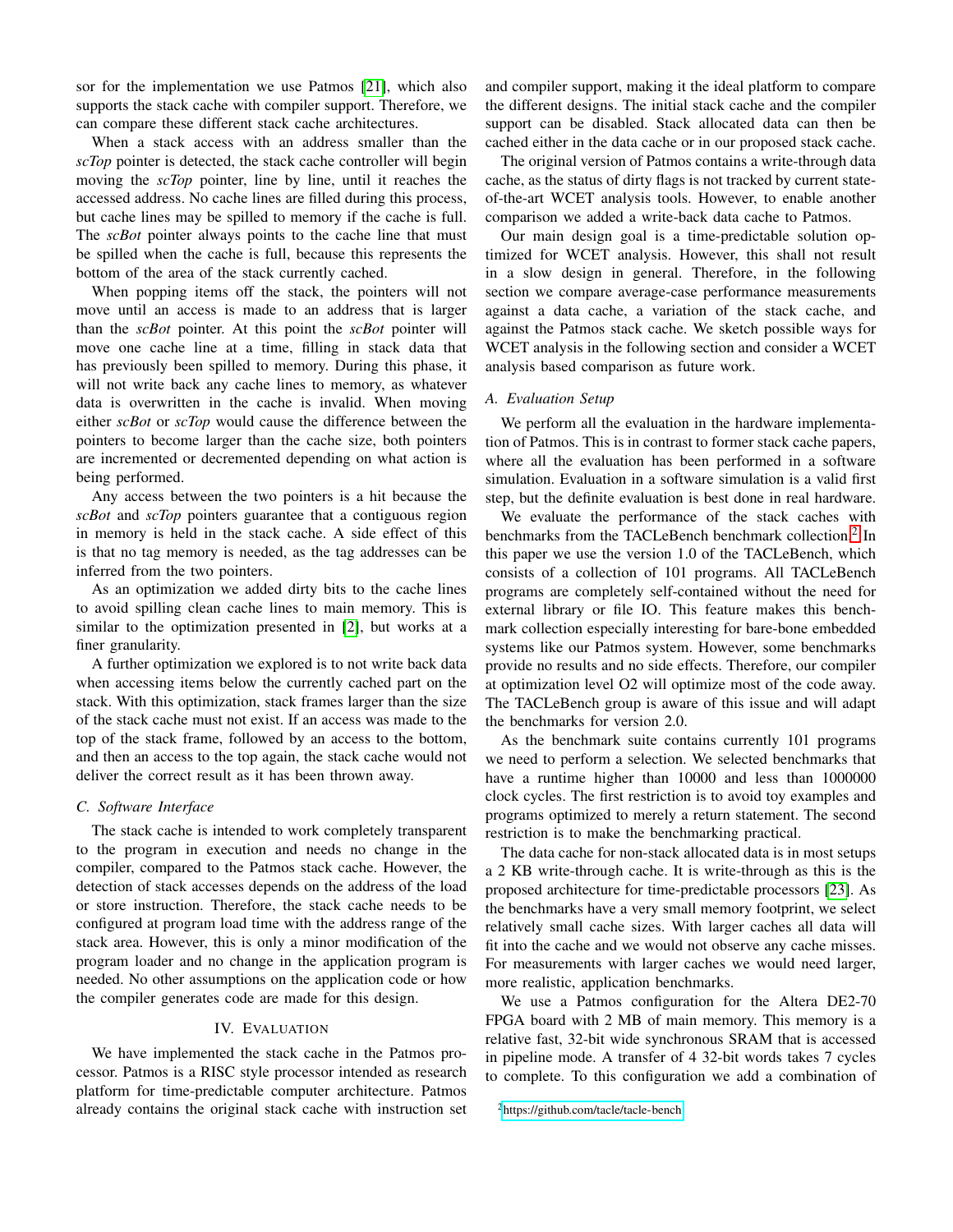

<span id="page-4-0"></span>Fig. 2. Speedup obtained by replacing a 4 KB write-through data cache with a 2 KB write-through data cache and a 2 KB stack cache.



<span id="page-4-1"></span>Fig. 3. Comparing the optimized version of the stack cache (dirty flags and no fill on allocation) with the non-optimized version.

data and/or stack caches. The size of the stack cache is 2 KB in all experiments.

A hit in all caches takes 1 cycle to complete, while a miss in the write-through data cache takes 8 cycles to complete. A miss in the write-back data cache takes double cycles when the cache line is dirty. Misses in our stack cache take a variable amount of time to complete, determined by whether the access was below the *scTop* pointer or above the *scBot* pointer, and the distance to the relevant pointer. In the original Patmos stack cache, misses may occur only at the *reserve* or *ensure* instructions.

### *B. Average Case Performance*

First we compare the combination of our stack cache, that does not fill or spill invalid data to memory and uses dirty bits, combined with a 2 KB write-through data cache against a 4 KB write-through data cache. The results can be seen in Figure [2](#page-4-0) and they show speedups for all but the fir and matmult benchmarks. Those two benchmarks access static arrays and benefit from a larger data cache. The speedup observed is probably the result of the stack cache being a write-back cache instead of using a write-through data cache for stack allocated data. A similar speedup has been observed in [\[1\]](#page-7-2). We assume that this speedup is as well due to the write-back characteristics of the original Patmos stack cache beating the write-through data cache.

The effectiveness of not filling cache lines from memory when writing new items to the stack and not writing undefined data back to memory, will depend on the memory access pattern of the benchmarks. Benchmarks that do not use more stack memory than the size of the stack cache will not be greatly affected by the optimization. Figure [3](#page-4-1) compares a stack cache with filling optimization and using dirty bits to avoid spilling of clean data with a stack cache where those optimizations are turned off. Except in three cases, the speedup obtained by those two optimizations is negligible. Therefore we assume that: (1) active stack data is small and usually fits completely into the stack cache and (2) lines fetched into the stack cache are usually modified and therefore need to be spilled to memory when there is need for more space in the cache.

From this result we derive that the unsafe optimization of avoiding filling the stack cache on allocation can be turned off. The dirty bits for avoiding spilling clean cache lines to main memory are relative cheap and can be used anyway. The usage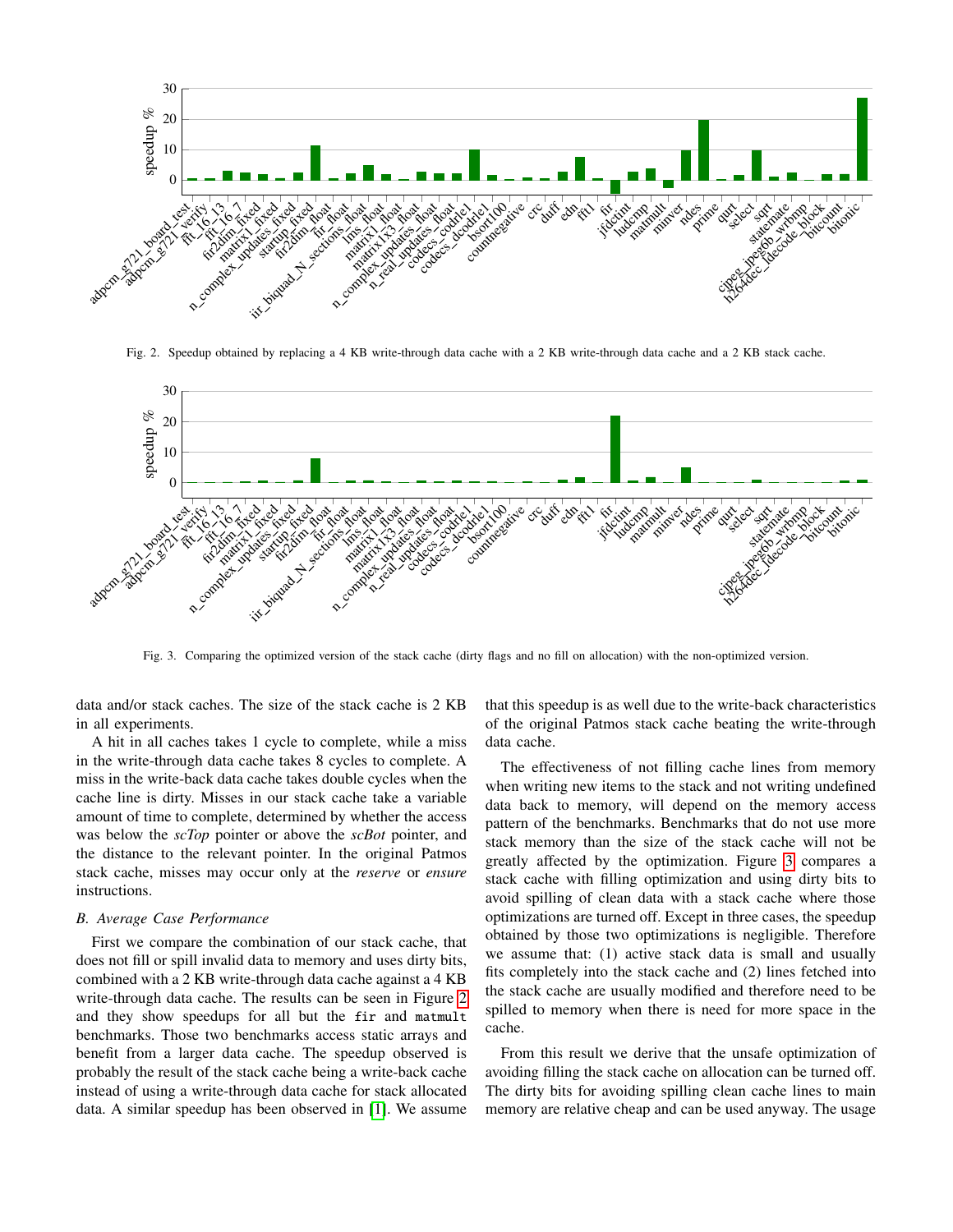

<span id="page-5-0"></span>Fig. 4. Comparison of our stack cache with the original Patmos stack cache.

of dirty bits is similar, but with a higher accuracy, to the lazy spilling pointer presented in [\[2\]](#page-7-18). The authors of [\[2\]](#page-7-18) observe a higher speedup with their lazy pointer than we observed with dirty bits. This might be due to the very small stack cache sizes of 128 and 256 bytes used in their evaluation.

Our stack cache is different from the original Patmos stack cache in that it does not need compiler-generated instructions to reserve and free stack data in the stack cache. It also does not need to ensure that the entire stack frame of the currently executing function is in the stack cache; instead it only contains the area of the stack that the function has tried to access. However, since we have implemented our stack cache within Patmos, we can easily compare those two caches within the same processor with the same instruction set. We compile the benchmarks for our stack without the stack cache instructions and for the original Patmos stack cache with the stack cache instructions.

Figure [4](#page-5-0) shows the difference in execution time between a no fill/no spill stack cache with dirty bits and the original Patmos stack cache. Our stack cache performs similar to the original Patmos stack cache, but does not need compiler support. On most benchmarks it even performs a little bit faster (in the range of  $1-2$  %) than the original Patmos stack cache. The reason is that our stack cache handles all stack accesses, whereas the original Patmos stack cache excludes some stack allocated data from the stack cache. The following data types are not allocated on the Patmos stack: too large data, dynamic allocated data (with alloca()), and data that might escape (a pointer to stack allocated data is passed to a called function). These objects are directed to a so-called shadow stack. This shadow stack is cached in the (write-through) data cache.

One would expect that the new stack cache should always be better than the original stack cache as it can handle more data in the stack cache and the processor does not need to execute the stack manipulation instructions. However, our stack cache is not as fast as the original stack cache when initializing new stack frames. With the original stack cache this *reserve* operation can be executed in a single cycle when there is no need to spill cache content to the main memory. With our new

stack cache, this operation is performed sequentially for each cache line.

This effect of of the higher cost for the *reserve* operation can be observed in benchmarks fir and minver. The fir benchmark is a single function with a loop including a division function. Division in Patmos is implemented in software and results in a function call. The division function reserves data on the stack cache, but as this benchmark needs not much stack allocated data, the stack cache never spills to main memory. Therefore, the reserve without spilling results in the overhead for the new stack cache. The minver benchmark is of similar structure. It is a program where all stack data fits into the stack cache and library calls are executed for software floating point operations.

We also compared the combination of a 2 KB write-through data cache and 2 KB stack cache with a 4 KB write-back data cache. In the average case the combined 4 KB writeback cache performs always better. However, a write-back data cache is not analyzable by current WCET analysis tools. Furthermore, we have then again the mix of different data types in the same cache. This is why a write-through cache is used as the standard data cache in the Patmos processor. The stack cache on the other hand, is simple to analyze with respect to WCET, and can therefore accompany a write-through data cache.

#### *C. Resource Usage*

The post-fitting resource consumption on an Altera EP4CE115 FPGA can be seen in Table [I.](#page-6-2) The table shows consumption of logic cells (LC), which are the basic building blocks in an FPGA, and memory bits, which are mapped to onchip memory blocks. The resource consumption is shown for the stack cache only; it does not include the resources for the data cache. To put this in perspective, a standard MIPS style 5-stage processor pipeline can be built in 3000–4000 LCs. The Patmos processor configured with a dual issue pipeline and implementing the register file in logic cells consumes about 12000 LCs and as a single-issue processor 6000 LCs.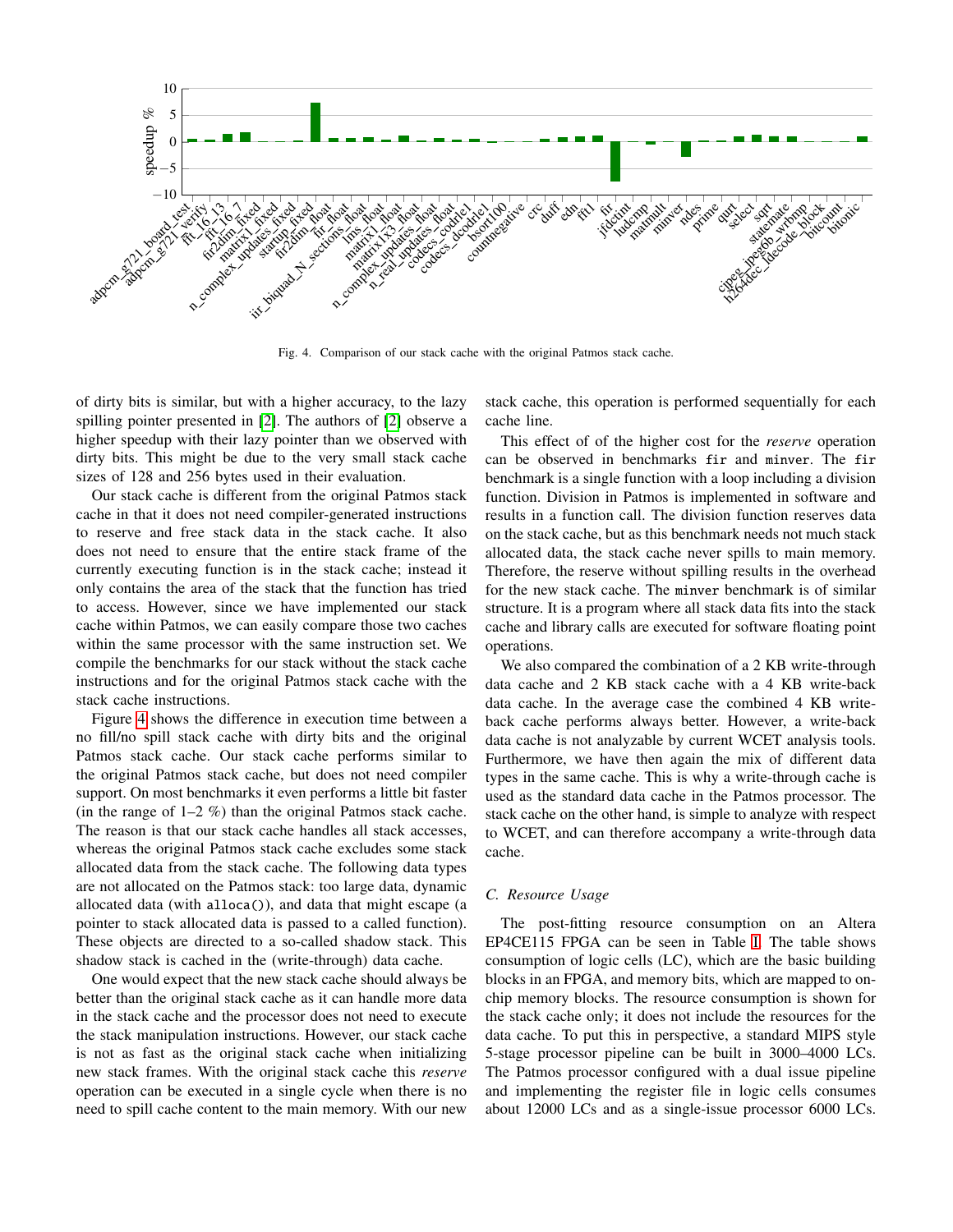TABLE I RESOURCE USAGE.

<span id="page-6-2"></span>

| Stack cache                        | Logic cells | Memory bits |
|------------------------------------|-------------|-------------|
| 2 KB non-optimized w/ dirty        | 1250        | 16384       |
| 2 KB spill/fill optimized w/ dirty | 1440        | 16384       |

Therefore, we consider the resource consumption of the stack cache moderate.

# V. WCET ANALYSIS

<span id="page-6-0"></span>The main purpose of time-predictable architectures is to simplify, or sometimes even enable, WCET analysis of advanced features in a processor.

The stack cache has the purpose to simplify static WCET analysis of programs. The main topic of this paper is the design and hardware implementation of the proposed stack cache in a RISC style processor and provide a measurement based evaluation and comparison with the original Patmos stack cache. In this section, we discuss possibilities of WCET analyses for the proposed stack cache. We consider the concrete implementation of a WCET analysis tool out of scope for this paper and consider it as future work. We outline three routes to analyze the WCET behavior of the presented stack cache: (1) a simple all fit analysis, (2) data-flow based fill level analysis, and (3) scope based analysis.

# *A. Simple All Fit Analysis*

The call depths of many embedded applications are very shallow. Even so shallow that all stack allocated data fits into the stack cache. Various Java processors, such as JOP [\[17\]](#page-7-7) and jamuth [\[22\]](#page-7-6), use this approach. Both Java processors contain a configurable, but fixed on-chip stack memory. And both have been used in real-world embedded applications, showing that a fixed stack size is not so restricted.

For embedded systems without virtual memory maximum stack depths (and maximum dynamic memory consumption) needs to be analyzed to know whether the program can be executed in the available physical memory.

Industrial WCET analysis tool providers, such as AbsInt and Tdorum Ltd., also provide tools for statically analyzing maximum stack size. AbsInt's StackAnalyzer is integrated with their aiT WCET analysis in a single tool called  $a^3$ . Calculation of stack usage bounds is integrated in Bound-T [\[5\]](#page-7-20).

### *B. Dataflow Analysis*

For the original Patmos stack cache [\[1\]](#page-7-2) we have presented an intra-procedural data-flow analysis and path searches on the call-graph to find worst-case bounds on stack cache spilling and filling [\[8\]](#page-7-17). The original stack cache has dedicated instructions that reserve, free, or ensure that stack frames are cached. The analysis uses those individual instructions for the analysis.

However, the automatic stack cache, as presented in this paper, behaves only in the worst case as "bad" as the original stack cache. When the original stack cache executes a reserve instructions to reserve 10 words on the stack cache it will do so independently of the actual usage. Our stack cache might use up to 10 words in the same function, but may require less, depending on the actual execution path within the function. The same is true on ensuring a stack frame after the return: the original stack cache ensures that the full stack frame is in the cache, while our stack cache will only load in used parts of the stack frame.

We can conclude that the original Patmos stack cache is a model for an upper bound of spills and fills for our stack cache. Therefore, we can reuse that WCET analysis, but we do not need the compiler adaptions for the stack manipulation instructions. Therefore, our presented stack cache can be added to a standard RISC processor without changing of the instruction set and compiler.

Furthermore, with a composable architecture [\[16\]](#page-7-21) it is not important that we know the exact instruction where the stack cache might spill or fill. Therefore, we can use the analysis of the original stack cache as a first upper bound analysis for our stack cache.

# *C. Scope-Based Analysis*

Another option for WCET analysis for caches is the scopebased analysis [\[6\]](#page-7-22). We have applied this scope-based analysis for an object cache for a Java processor [\[20\]](#page-7-0). We can envision using this technique for the stack cache as well.

Scope-based cache analysis may also be called local persistence analysis. Scope-based analysis tries to find (potentially large) scopes within the control-flow graph of a program where all cache elements fit into the cache; they stay persistent after being loaded into the cache. For the method cache or object cache, ILP constraints are added to those scopes that all methods or objects may miss maximal once per execution of the scope.

We can envision adapting this scope-based analysis for the stack cache. We search for scopes, bottom up in the call tree, where all live stack frames fit into the stack cache. For such a scope we have in the worst case the spill cost of the entire stack size. If the depth towards the scope is less than the stack size, we can reduce the spill cost accordingly.

Similar to the spill cost analysis we can search for scopes top down to bound the fill cost of stack frames after function returns.

We plan in future work to implement a scope-based WCET analysis for the presented stack cache and compare it with the Patmos stack cache analysis [\[8\]](#page-7-17).

#### VI. CONCLUSION

<span id="page-6-1"></span>Caches are important for good performance, but data caches are hard to analyze for the worst-case execution time. Access to statically unknown addresses destroys analysis information about the data cache content. To alleviate this problem we present a split cache where access to stack allocated data is redirected to its own cache. This allows for independent analysis of the data cache and the stack cache for the worst-case behavior. Furthermore, the highly spatially close access pattern